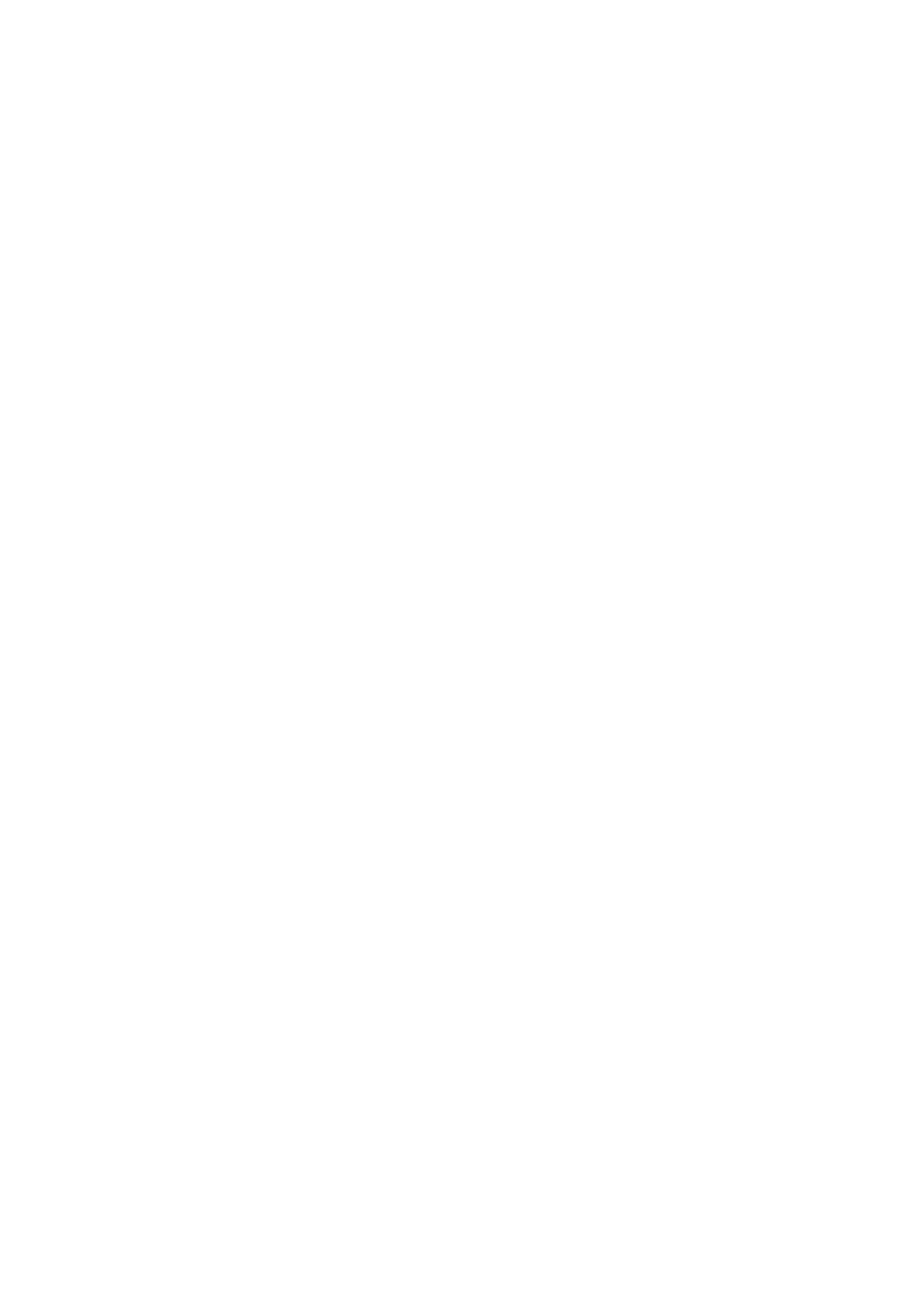## **ANNEX**

## **GUIDANCE ON SHORE LEAVE AND ACCESS TO SHIPS**

1 The 2002 SOLAS Conference that adopted SOLAS chapter XI-2, the ISPS Code, and the associated Conference resolutions, was aware of the potential human aspect problems affecting the fundamental human rights of seafarers, which may stem from the imposition of a security regime on international shipping on a global basis. It was recognized that seafarers would have the primary duties and responsibilities for implementing the security regime for ships. At the same time, there was concern that the emphasis on port facility security may result in ships and seafarers being viewed as a potential threat to security rather than partners in the effective implementation of the security regime.

2 In this regard, it was recognized that there may be conflicts between security and human rights, as well as between security and the efficient movement of ships and cargoes in international trade that is essential to the global economy. There should be a proper balance between the needs of security, the protection of the human rights of seafarers and port workers, and the requirement to maintain the safety, security and working efficiency of the ship by allowing access to ship support services, such as the taking on of stores, repair and maintenance of essential equipment, and other vital activities that are appropriately undertaken while moored at port facilities.

3 The 2002 SOLAS Conference incorporated the protection of the fundamental human rights of seafarers into SOLAS chapter XI-2 and the ISPS Code. The Preamble to the ISPS Code clearly states that the ISPS Code shall not be interpreted in a manner that is inconsistent with existing international instruments protecting the rights and freedoms of maritime and port workers. The Preamble also called to the attention of Contracting Governments that in approving port facility security plans they should be aware of the need for seafarer's shore leave and access to shore-based welfare facilities and medical care.

4 To address these concerns and principles, paragraph A/16.3.15 of the ISPS Code provides that a port facility security plan (PFSP) shall contain procedures for facilitating shore leave, crew changes and access for visitors including representatives of seafarers' welfare and labour organizations. This should be construed as including shore-based ship support personnel and the taking on board of ship's stores. The provisions of paragraph B/16.8.14 of the ISPS Code reinforces this requirement by providing that the PFSP should contain such procedures relating to all security levels.

5 In approving PFSPs and amendments thereto, Contracting Governments should ensure that PFSPs address the procedures described in paragraph A/16.3.15 of the ISPS Code, taking into account the guidance in paragraph B/16.8.14 of the ISPS Code. Contracting Governments should also ensure that the arrangements and measures which have been put in place in order to monitor the effective implementation of the provisions of the approved plans also verify that provisions of such plans in connection with shore leave and access to ships are correctly implemented. The need to have in place adequate and effective national oversight programmes has been reiterated on a number of occasions and the Contracting Governments which do not have such programmes in place should address the issue forthwith.

6 From a practical perspective, it is also important that port and port facility operators and security personnel seek a balance between the needs of security and the needs of the ship and its crew. Port facility operators and the port facility security officers should ensure coordination of shore leave for ship personnel or crew change-out, as well as access through the port facility for visitors to the ship, including representatives of seafarers' welfare and labour organizations